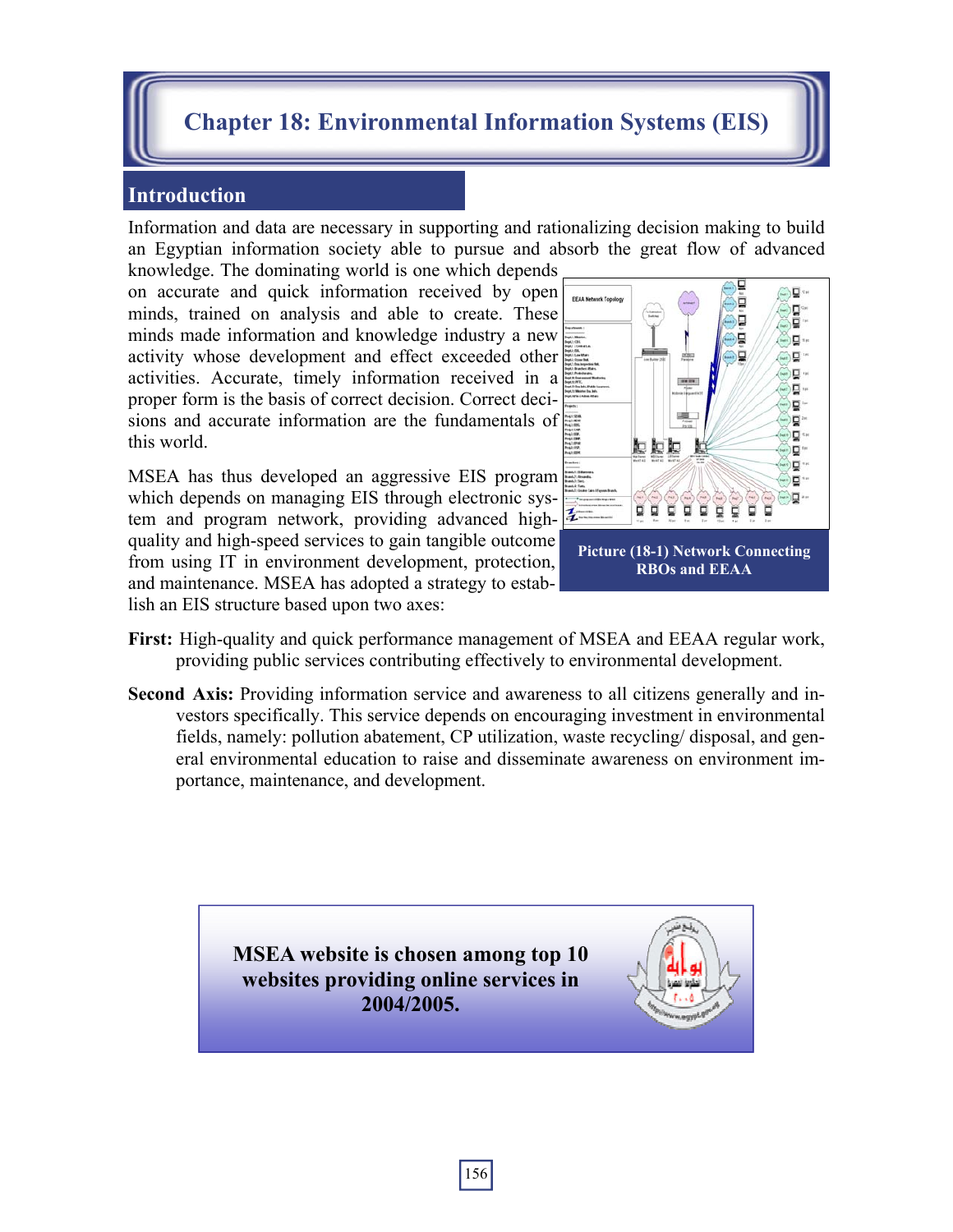# **MSEA Achievements**

### **First: Internet and Intranet**

### **1. MSEA Website:**

MSEA website (www.eeaa.gov.eg) objective is to enhance communication among MSEA, EEAA, RBOs, national and international organizations, researchers, investors, and the public through circulating environmental information. Within this context, MSEA/EEAA website is regularly updated; and Environmental information and services provided to the public are disseminated.

The website provides information and data on MSEA, EEAA, and Egyptian environmental policies framework. Information is available on RBOs established to achieve environmental management decentralization, effectuate governorate role in



following up and managing activities which improve environmental conditions, and protect natural resources. Besides, data and information are available on environmental work fields in Egypt, MSEA/EEAA major achievements, and specialized information on different environmental issues, such as natural protectorates, biodiversity, air quality, sever air pollution episodes, procedures to be taken by citizens to mitigate these episodes effects, forest plantations, waste recycling, ozone, climate changes.

The website provides for searching databases of Environment Law, international environmental conventions and treaties endorsed by Egypt, working EEAA environmental projects, international donors being cooperated with, environmental reports, environmental news and events, Egyptian facilities awarded ISO 14000-14001 certificates, and guide of environment NGOs.



To spread environmental awareness and culture, environmental guidelines have been given to the public to protect environment against pollution and eliminate environmental problems. Information and media materials from the Green Corner program are distributed to raise environmental awareness among Egyptians, especially children and youth.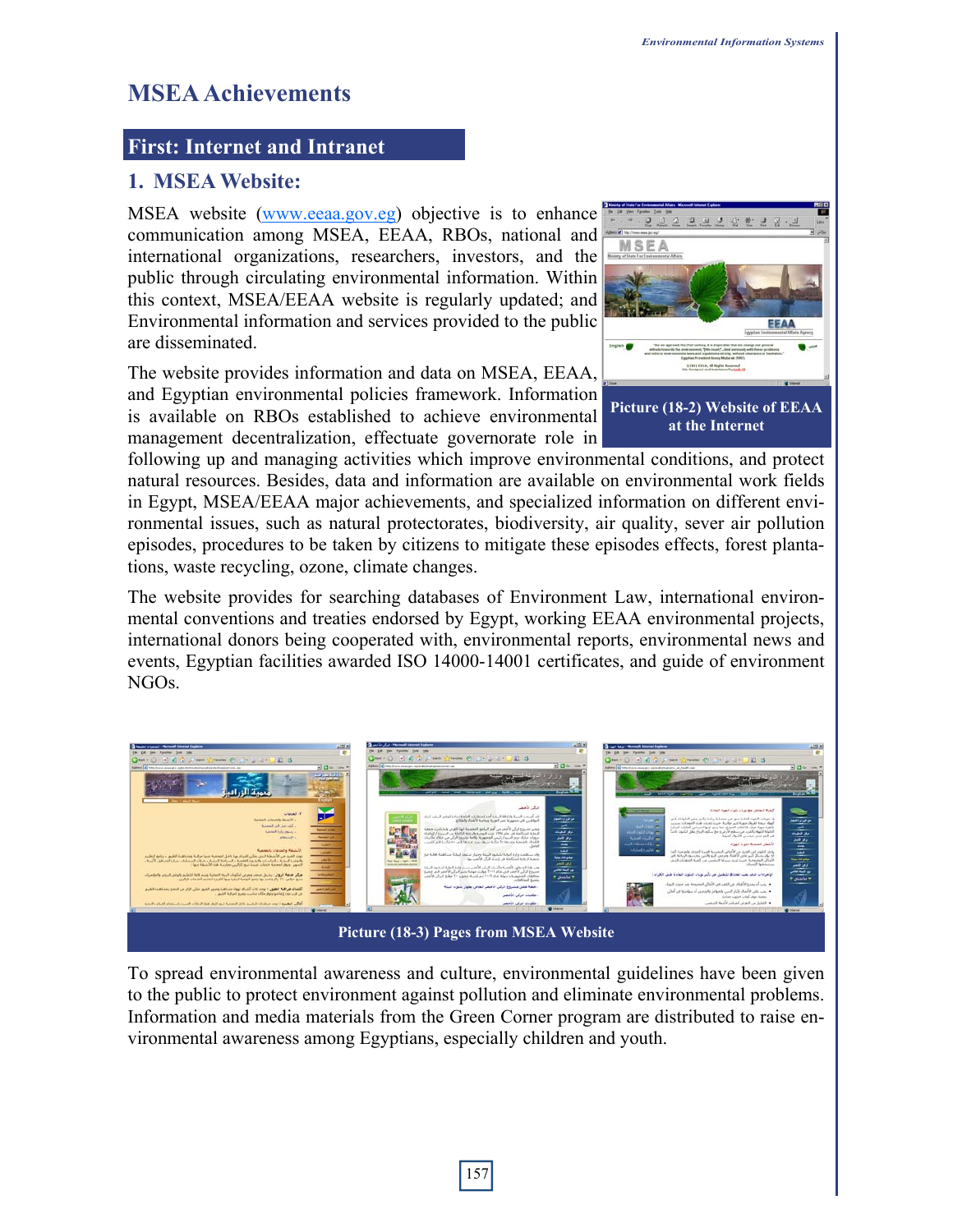#### **MSEA is keen on publishing services provided to citizens and investors on the website as follows:**

- Investor services: EIA procedures, Environmental Screening Forms, and manuals as a free service to new establishments and projects or extensions and renewals of existing establishments in accordance with Environment Law. In addition, there is inquiry service on the status of EIA new projects, procedures, conditions, environmental priorities, financial support programs for environmental compliance of factories and companies, how to apply for getting support, funding forms of EPF and international projects and bodies.
- Industrial Sector services: manuals, forms, success stories on industrial pollution control, EMS, and CP.
- Citizen services: environmental complaining system enabling citizens from filling in an online form. The complaint is electronically sent to MSEA Citizens Service Unit which forwards the complaint to the competent authority. Citizens receive feedback.
- Researchers and beneficiaries from MSEA&EEAA staff and others: environmental library services, for example, through providing online document and book search, in addition to linking Arab and international environment sites.



# **2. Intranet (Internal Information Highway IIH):**

IIH aims at raising MSEA & EEAA performance efficiency using communication and information technology through realizing quick document and information exchange between dif-

ferent departments and sectors and providing services to staff as follows:

• Making available databases of all MSEA & EEAA activities providing information needed by staff in carrying out daily work (staff data, projects, donors, reports, conferences and symposia, environmental laws and agreements, environmental library, international organizations links, EMUs, leader email addresses).

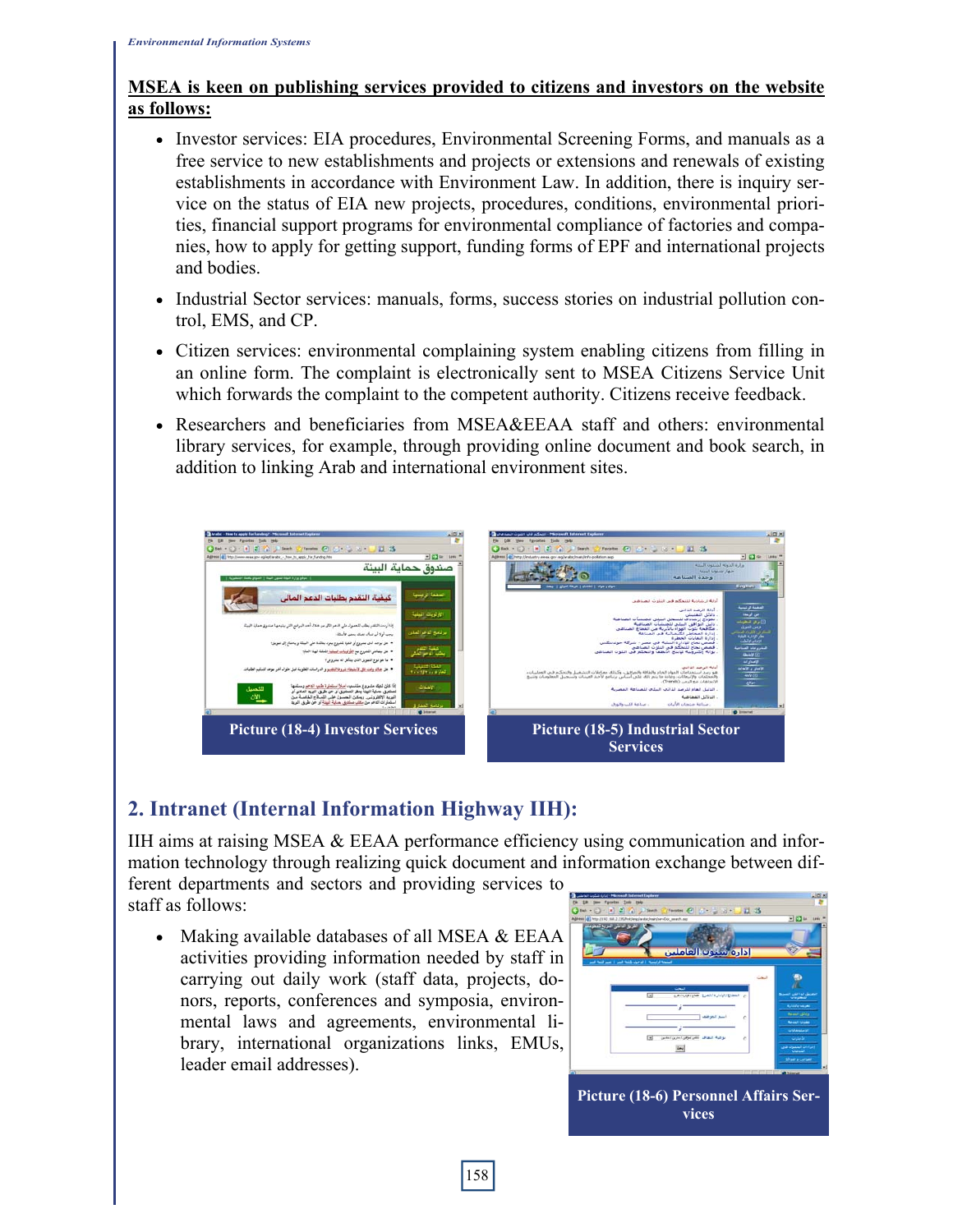

# **Egypt chosen among 13 African states as a founding member of the Africa Environmental Information Network AEIN, working under UNEP since 2004**

- Providing medical services to staff (directory of the entities providing medical services and the financial regulations of medical service project).
- Publishing external bodies manuals (company directory of the National Organization for Military Production and Industrial Work Sector, and ARE Information Centers Directory).
- Publishing environmental achievements, reports, plans, followup of different environmental activities (citizen complaints, air quality and coastal water monitoring reports, and monthly achievement reports).
- Delivering personnel affair services including documents, applications of services and dues, procedures of receiving services, laws regulations.

# **Second: Environmental Systems and Applications**

# **1. Hazardous Material Information and Management System:**

This system aims at establishing an integrated national system in Egypt. It includes man-

agement of imported and locally produced hazardous material, and cooperation with line ministries to execute the system via a database and customs clearance form.

#### **Achievements:**

- Setting up hazardous material database connected to internet.
- Issuing a manual on requirements and standards of handling and safely storing hazardous material.
- Issuing hazardous material accident emergency facing plan.
- Issuing the national approach to hazardous material management in Egypt.
- Setting up importers and warehouses databases.
- Developing the national strategy for safe handling of hazardous material.



**Picture (18-7) Cooperation with ministries concerned with hazardous material management system in Egypt**



**Picture (18-8) Hazardous material information and management system publications**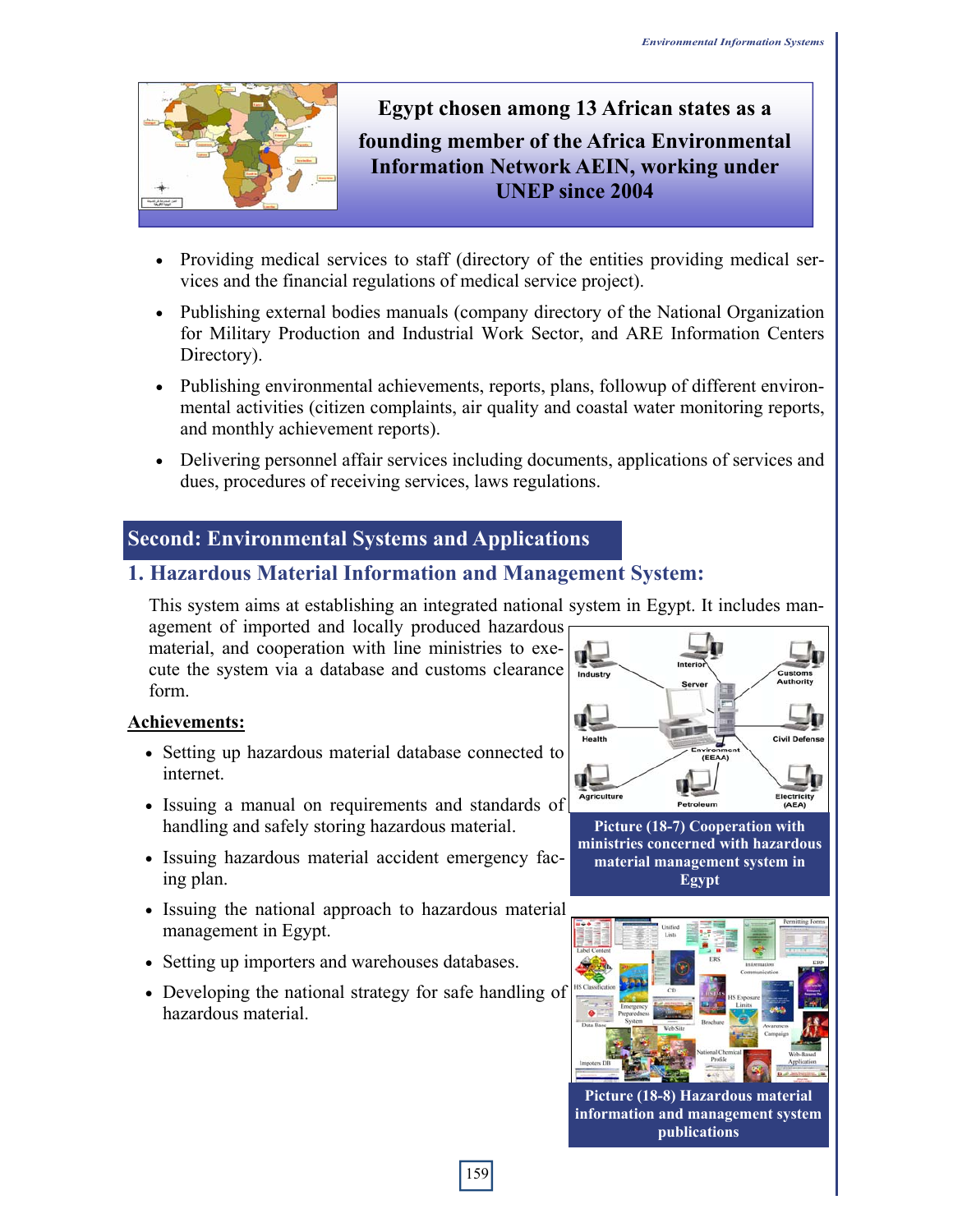# **2. Followup system of vessels carrying hazardous material and wastes and passing through Suez Canal:**

This database records vessels passing through Suez Canal carrying hazardous material and wastes. It includes data on exporters, importers, their countries, type of wastes, whether wastes will be recycled or disposed of, and recycling/ disposal companies or entities.

### **3. EIA System and Consultants:**

This system works on managing and following up EIA studies and defining the consultants to review these studies.

#### **EIA system processes four major data groups:**

- EIA consultant data, whether individuals or companies
- EIA project data
- Petitions
- Requirements

# **4. Citizen Complaint Service System:**

This system manages all citizen complaint data in MSEA and RBOs through internet to record, investigate, and print complaints, make statistics, and print different reports to ensure ongoing followup and extract different indicators clarifying service quality.

### **5. Executive Environmental Information System (ExecEIS):**

ExecEIS has been set up to enable MSEA/EEAA executive departments to access EEAA environmental information serving decision makers, utilizing system

analytical options in displaying information in various forms: reports, comparison tables, figures, and diagrams to facilitate decision making by executive departments.

ExecEIS contains an application for inquiring and displaying data and information on air quality monitoring program. Measurements of all air monitoring stations could be displayed in the form of tables and diagrams for one or all measured items. Comparisons could be made depending on station measurements in different periods for one or more monitored items providing re-

sults in the form of diagrams and tables. Issuing a daily report on air pollution is also available.

| <b>NEC</b><br>If has my car Flexioner                                                                                                                                                                                                      |                                                              |  |
|--------------------------------------------------------------------------------------------------------------------------------------------------------------------------------------------------------------------------------------------|--------------------------------------------------------------|--|
| The View Hotel<br><b>ALC NX</b>                                                                                                                                                                                                            |                                                              |  |
| فأعدد<br>لتعقم قى ثعواد شقطرة                                                                                                                                                                                                              |                                                              |  |
|                                                                                                                                                                                                                                            |                                                              |  |
| <b>CAS NO</b><br>108.46.2                                                                                                                                                                                                                  |                                                              |  |
| فشول<br>اللبد الكمياني                                                                                                                                                                                                                     |                                                              |  |
| <b>Chemical Name</b><br>PHENOL                                                                                                                                                                                                             |                                                              |  |
| <b>Property Description</b>                                                                                                                                                                                                                | <b>President limit limit</b>                                 |  |
| HANDLING This material is a CORROSIVE, COMBUSTIBLE, VERY TOXIC takin<br>ingestion hazardi melten liquid, solid or in solution. Before handling, it is ext.<br>angineering controls are operating and that protective equipment requirement | latelly ewact<br><b>Brant, Arry of</b><br><b>Sa systems!</b> |  |

**Picture (18-9) Followup system of vessels carrying hazardous material and wastes and passing through Suez Canal** 

|                           | $\mathbf{e}^{\mathbf{e}}_1 \circ \mathbf{e}^{\mathbf{e}}_2 \circ \mathbf{e}^{\mathbf{e}}_3 = \mathbf{e}^{\mathbf{e}}_1 \circ \mathbf{e}^{\mathbf{e}}_2 \circ \mathbf{e}^{\mathbf{e}}_3 \circ \mathbf{e}^{\mathbf{e}}_4 \circ \mathbf{e}^{\mathbf{e}}_5 \circ \mathbf{e}^{\mathbf{e}}_4 \circ \mathbf{e}^{\mathbf{e}}_4 \circ \mathbf{e}^{\mathbf{e}}_5 \circ \mathbf{e}^{\mathbf{e}}_4 \circ \mathbf{e}^{\mathbf{e}}_5 \circ$ |
|---------------------------|-------------------------------------------------------------------------------------------------------------------------------------------------------------------------------------------------------------------------------------------------------------------------------------------------------------------------------------------------------------------------------------------------------------------------------|
| <b>OUTRY OR A OIL</b>     | <b>SOULD ONE</b>                                                                                                                                                                                                                                                                                                                                                                                                              |
| أحاد الباطيف              | system and a collection start                                                                                                                                                                                                                                                                                                                                                                                                 |
| هيانات كالناسية للنشرونات | أحاد أحبحاب للقروفات                                                                                                                                                                                                                                                                                                                                                                                                          |
| إسكبال يادته القرودات     | <b>O'LEST ONLY</b>                                                                                                                                                                                                                                                                                                                                                                                                            |
| $du =$<br>piddle          | <b>COULT</b>                                                                                                                                                                                                                                                                                                                                                                                                                  |
|                           |                                                                                                                                                                                                                                                                                                                                                                                                                               |
|                           |                                                                                                                                                                                                                                                                                                                                                                                                                               |
|                           |                                                                                                                                                                                                                                                                                                                                                                                                                               |



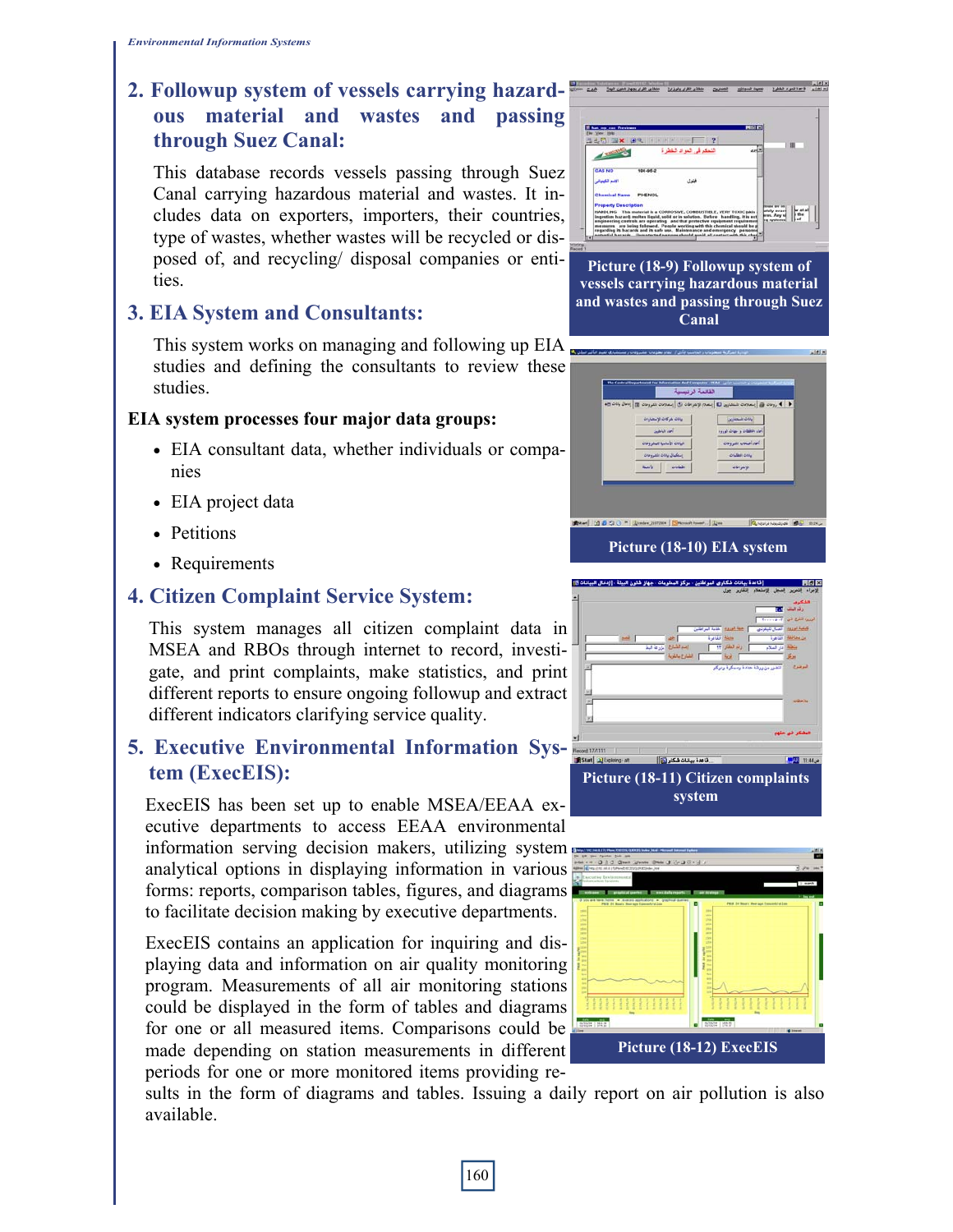## **6. Sustainable Development Environmental Indicators System:**

It is an accurate and comprehensive database including data, information, environmental indicators, and accurate statistics which clarify development path and help decision makers adopt proper and timely decisions to achieve sustainable development goals.

#### **7. City and Urban Communities Development System (URDAIS):**

URDAIS analyzes urban community impact on environment, especially using land and water (whether surface, ground, or coastal water).

#### **8. Studying Environment Condition in Rural and Urban Areas NDZIS:**

This system studies environmental condition in rural and urban areas to determine industrial activity locations, volumes, and impact on neighboring residential communities. NDZIS monitors various types and sources environmental pollution and compliance with environmental laws. The program includes a geographical database indicating rural and urban areas in every governorate and related public service.

# **9.Industrial Zones Information System (NIZIS):**

It aims at setting up a database on the environmental state of existing or new industrial zones, whether an EIA study is conducted about them, and data on utilities and services of industrial zones and activities included therein. Uploading maps of industrial zone locations in all governorates is an available option using Geographical Information System (GIS) applications.

# **10. Industrial Pollution Information System (IPIS):**

IPIS is considered the comprehensive pool prepared to receive all data on factories and different industrial activities generally, on factory level, or on industrial process level in terms of quantity and quality or inputs and outputs.

IPIS is designed to include different analyses from all sources: auto-monitoring of plants, inspection measurements, sample measurement from monitoring institutes and stations distributed all over the country.



#### **Picture (18-13) Sustainable development environmental indicators system**



**Picture (18-15) NIZIS**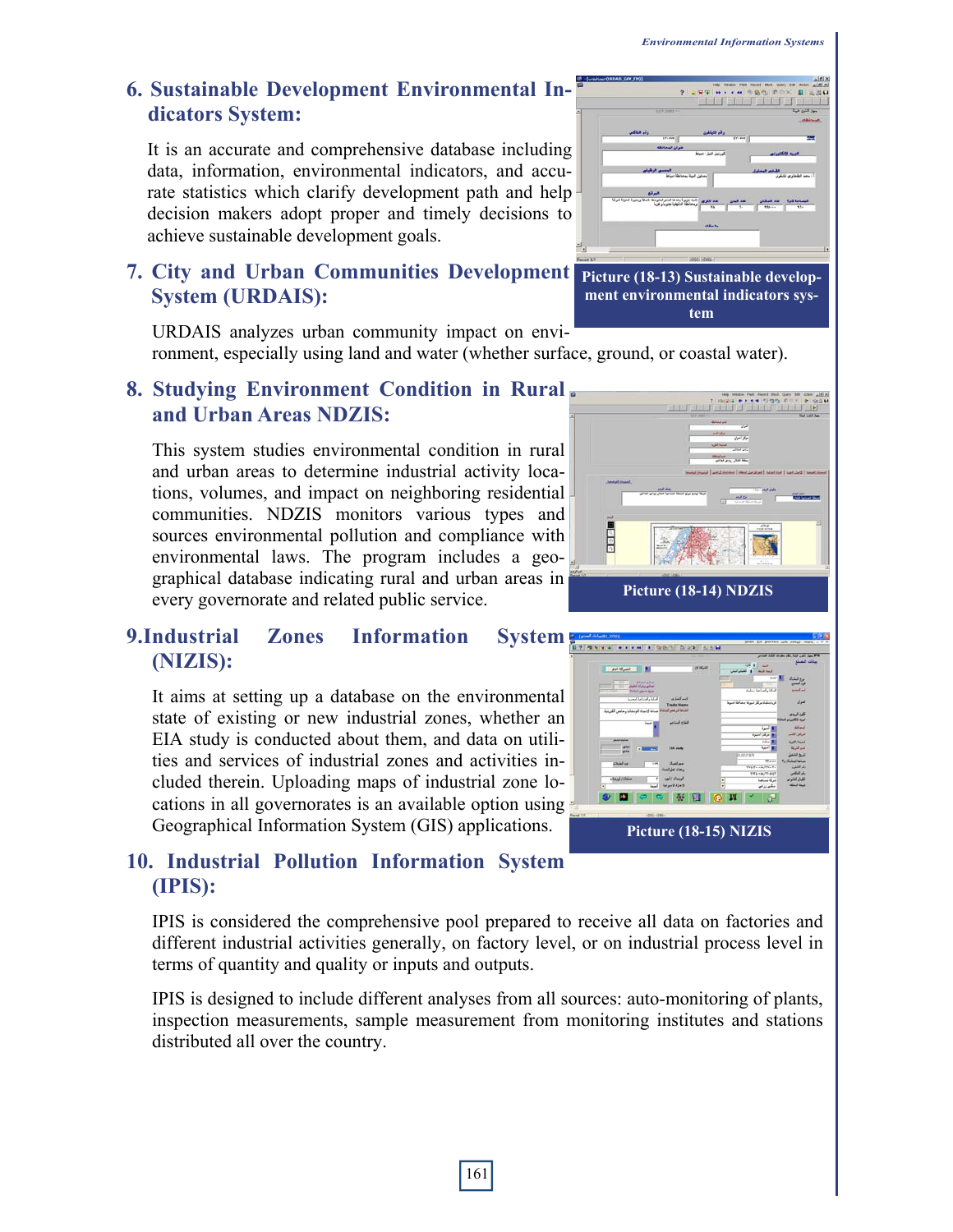IPIS stores industrial pollution data in an organized form facilitating followup process. This in turn facilitates data recovery and comparison to permissible limits stipulated in the executive regulations of the Law on Environment No. 4/1994, to know pollution areas and sources. Based upon these data, specialized environmental experts can provide practical solutions and follow up these problems, reducing negative impacts as a step towards problem solving and eventually eliminating it.

# 11.**International Environmental Agreement Information System (MEAIS):**

MEAIS provides information to MSEA and EEAA on international or regional agreements signed or joined by ARE. MEAIS also determines ARE obligations by virtue of these agreements.

# 12.**Domestic and Funded Project Information System (DFPIS):**

DFPIS is designed for data entry and report development on different project activities. It is divided into two main sectors:

• **First Section:** planning, it includes basic project data, donors, funding bodies, and external and internal bodies sealing with the project: beneficiary entities and others participating in implementation, decision makers, etc. Project objectives and expected outcomes are also included to help develop a general map of donor activity in the Egyptian environmental field. Such map geographically and

| EGYPTIAN ENVIRONMENTAL AFFAIRS AGENCY<br>EGYPTIAN ENVIRONMENTAL INFORMATION SYSTEMS<br><b><i>MARK LOCKED THE</i></b><br><b>Log Out</b><br><b>Watas</b><br>2. MANAGEMENT INFORMATION |
|-------------------------------------------------------------------------------------------------------------------------------------------------------------------------------------|
|                                                                                                                                                                                     |
|                                                                                                                                                                                     |
|                                                                                                                                                                                     |
|                                                                                                                                                                                     |
|                                                                                                                                                                                     |
|                                                                                                                                                                                     |
| <b>Background and Strategic Objective</b>                                                                                                                                           |
| <b>Project Outcomes</b>                                                                                                                                                             |
| <b>Project Outputs</b>                                                                                                                                                              |
| <b>EEAA That Year programmes</b>                                                                                                                                                    |
| <b>Sectors of Focus</b>                                                                                                                                                             |
| <b>Cities beginnersting Agencies</b>                                                                                                                                                |
| <b>External Target Groups</b>                                                                                                                                                       |
| <b>Stakeholders</b>                                                                                                                                                                 |
|                                                                                                                                                                                     |

technically defines the activity aspects, thus, it helps coordination among donors and ensures integrity and absence of duplicity.

• **Second Section:** reports, it includes periodical data on project activity implementation, project schedules, project financial data, comments on implementation and obstacles to it, lessons learnt, recommendations, and other information useful to decision makers during implementation and after finishing the project.

### **Third: Environmental Databases**

### **1. Biodiversity Database:**

The biodiversity database is for surveying all flora and fauna in Egypt, as well as all the details of every organism (environment, location in Egypt, economic value and importance, and taxonomy).

#### **The database helps decision makers in:**

- Supporting decisions on making any development (industrial or commercial) in a certain area or not;
- Realizing the amount of protection given to organisms, whether flora or fauna, and whether such organisms are threatened or vulnerable owing to human intervention; and
- Contrasting organisms and activities in every protectorate and methods of conserving organisms inside protectorates.



**Map (18-17) Egypt's Investment Opportunities**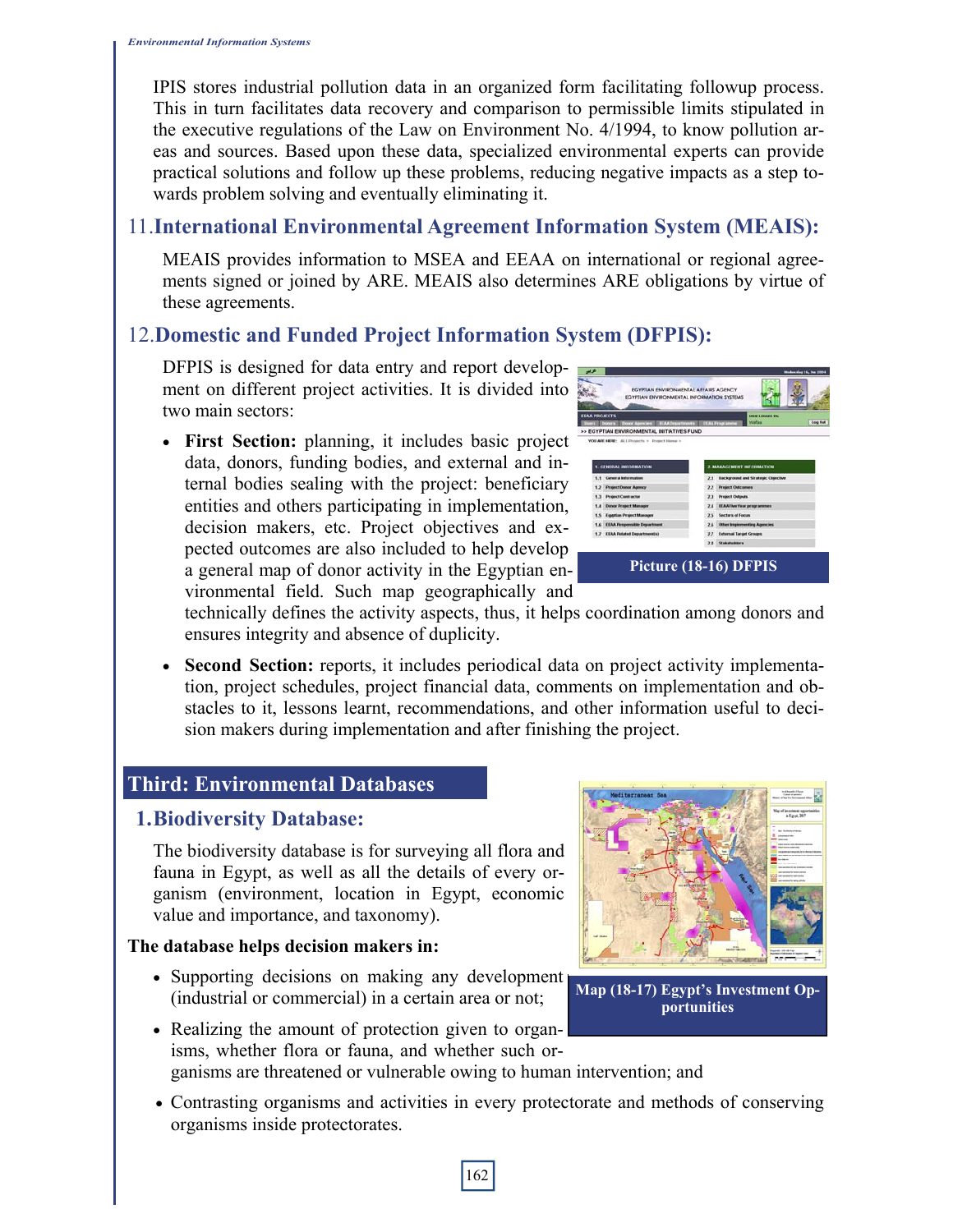# **2. ISO 14000-certified company database:**

- ISO 14000 certificate consists in a set of environment management systems with the view of achieving more development and improvement in environment protection systems as well as balancing them with environment needs and protection.
- ISO 14000-certified company database aims at surveying and recognizing certified companies and facilities and encouraging others to obtain the certification to conform to environmental laws and regulations.

#### **3. NGO Database:**

The aim is to develop a database for surveying and recognizing environmental NGOs, so that users can recognize every NGO with its activities at governorate level through MSEA website.

### **Fourth: Environmental Information Network**

#### **1. Cement plant monitoring network:**

MSEA is keen on using advanced electronic means to automatically monitor Egyptian cement plant emissions; therefore, it developed a central system for monitoring such plant emissions automatically 24/7. The system is composed of:

- Measurement devices for cement production line (furnaces, filters, or grinder) chimney dust emission concentration;
- On-site e-monitoring of dust emissions in plant; and
- Information transfer through a communication network in every plant for instantaneous transferring of monitoring results to the main monitoring room in MSEA.

Using the central system led to the following:

- Tightening control over cement plants in terms of abiding by the requirements of smoke emissions from chimneys on filters along production lines;
- Speedy communication with plants to identify violations and following up operation problem corrective actions;
- The existence of a tangible practical guide helping taking legal measures stipulated in the Environment Law 4/1994 in cases of violations leading to impacting air quality in cement plant surrounding areas; and
- Notifying competent authorities and local community representatives of pollution situations in cement plants and verifying complaints from residents around the plants on increased emissions in certain times.

# **Fifth: GIS and Remote Sensing**

Sound planning has become an aspect and need of a modern state, whether environmentally, industrially, urban, agriculturally, scientifically… etc. It is a proof of coping with continuing development in using modern technologies lately, especially GIS and remote sensing, which has led these systems to form the base for several national programs and projects.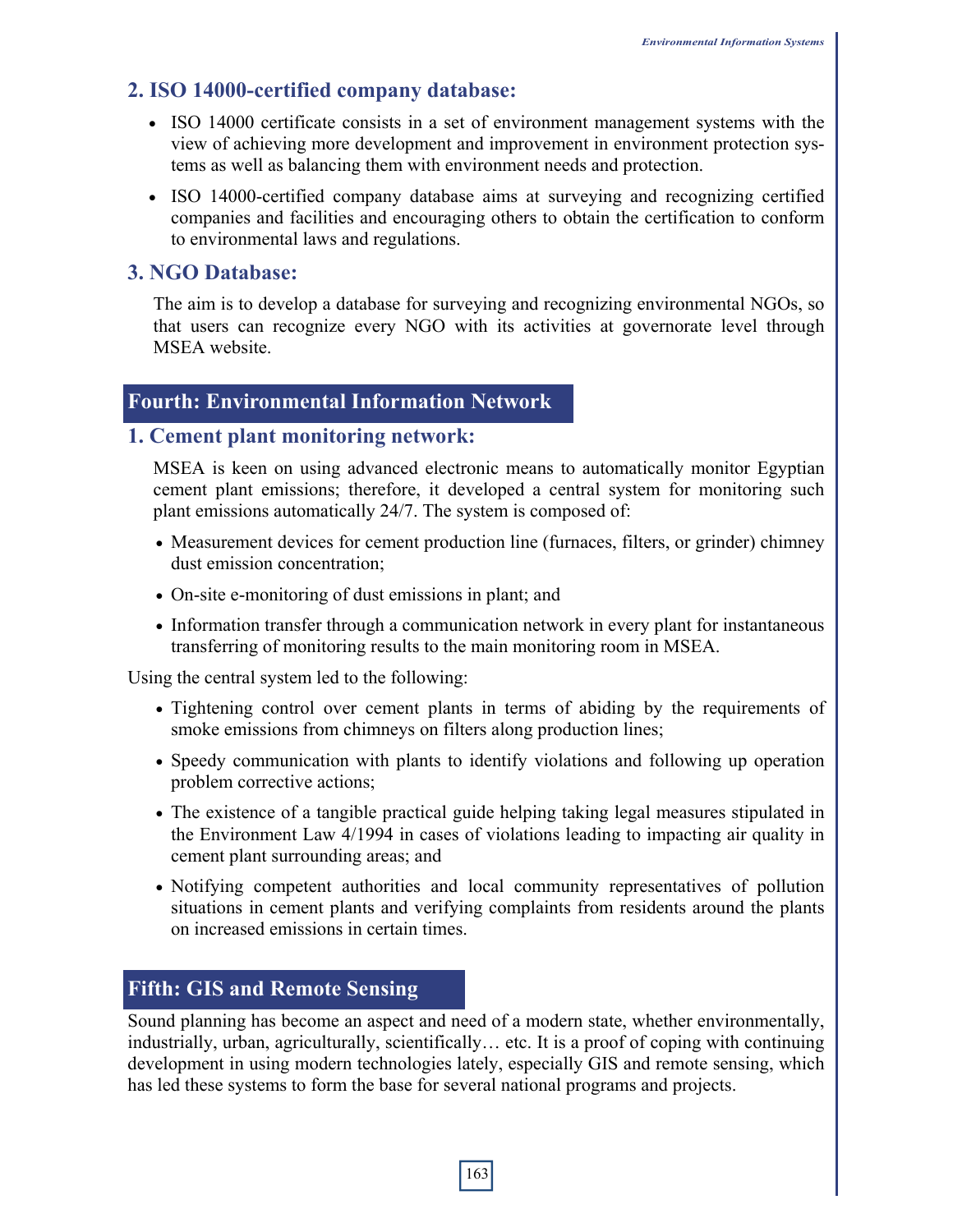Based on the desire to continue such progress so as to maximize the benefit of such modern technology in implementing different developmental environmental applications in environmental domains and projects, several environmental applications have been constructed using GIS and remote sensing technologies to help environmental decision makers.

## **1. Environmental Common Information System (ECIS):**

The system is based on collecting and integrating all GIS-based environmental systems and information in MSEA and EEAA on a central server as a storage for all data and information used in all environmental systems and projects. System users access it through authorizations and privacy levels previously identified to every user.

#### **Examples of systems used:**

- GIS for solid waste (agricultural, industrial... etc.);
- GIS for treated wastewater stations with desert backlog for safe woods usage;
- GIS for identifying the most appropriate locations fit for municipal solid waste landfills at governorate level;
- Environment-friendly industrial cities;
- Hazardous material transfer accident follow-up form;
- Protectorates and state land utilization maps;
- Governorate environmental projects;
- Governorate environmental problems;
- EEAA/RBOs; and
- Air quality monitoring stations;



**Picture (18-18) Geographic Information System** 

# **2. Environmental Applications Using Remote Sensing Technology:**

Remote sensing plays a great role in serving the environment, as it can monitor and examine several environmental phenomena in Egypt. Satellite images for 1972, 1997, and 2002 were used to develop some applications helping environmental decision makers:

- Demarcation of green planes in some Cairo residential districts;
- Monitoring and following up the growth of some new urban communities in Greater Cairo region;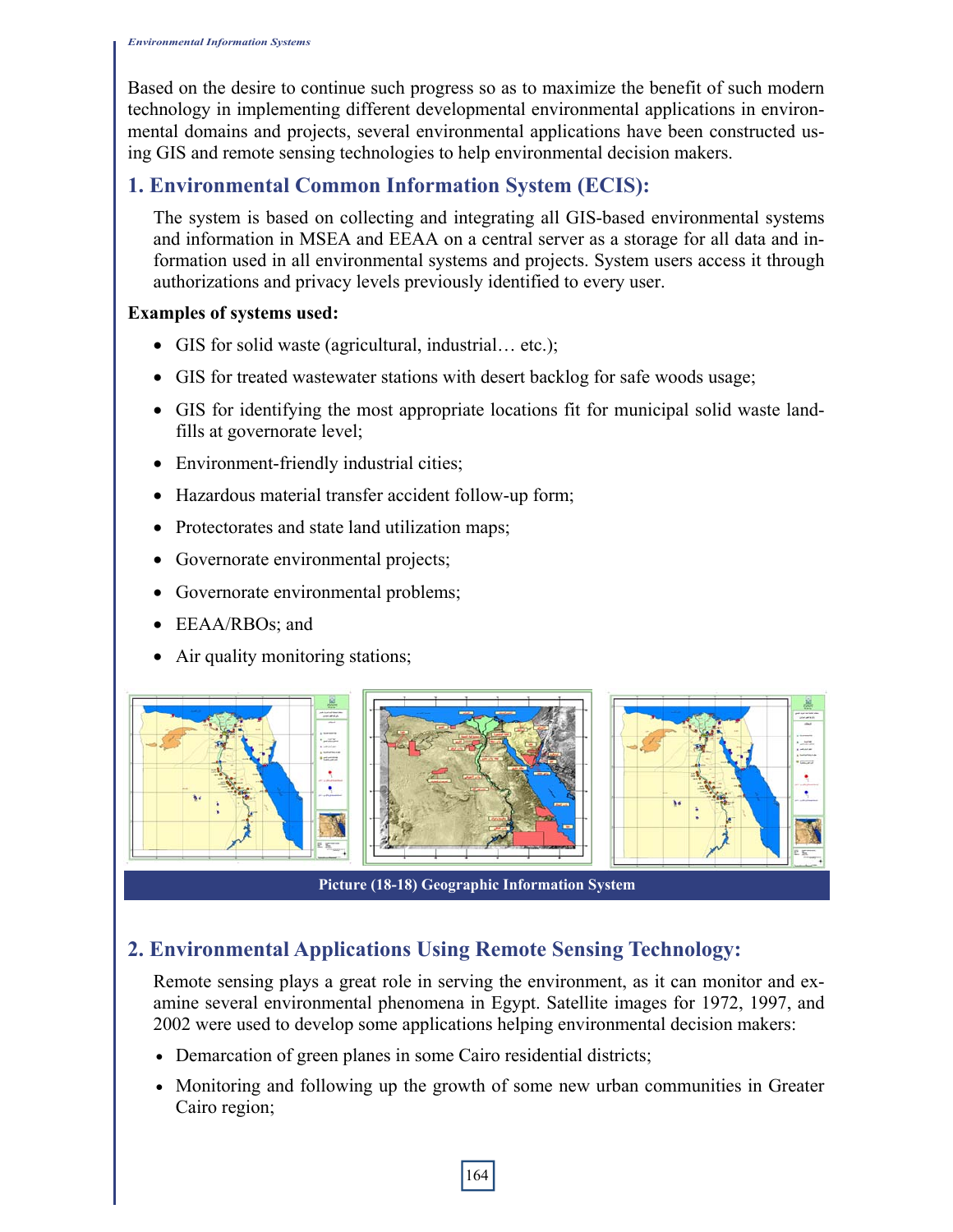- Monitoring urban sprawl over agricultural lands;
- Monitoring water surface pollution resulting from the Gulf of Suez ship wastes;
- Monitoring and following up efforts made to control pollution resulting from plant chimneys in Greater Cairo (Shoubra al-Khayma and Helwan); and
- Examining some marine systems along the Red Sea Coast





**Picture (18-20) Urban sprawl over agricultural lands in Khanka, North Cairo, using satellite images** 

### **Sixth: Environmental Library**

- Established in EEAA in 1992 as a library specialized in environmental sciences.
- Comprises some 7500 titles (5500 in Arabic and 2000 in English).
- Uses the environmental screening system INFOTERA and some e-indexes for document data, such as the author, title, publisher, keywords. Inquiry is made through the Advanced Library Information System (ALIS) installed on the library computers.
- Provides, in addition to reading and information, photocopying, internet, and external borrowing services.
- Library websites:
	- MSEA site: www.eeaa.gov.eg
	- MSEA information network (information internal quick path):

http://eeis\_websrv1/first/index.htm

- Egyptian library network: www.library.idsc.gov.eg
- MSEA Information and Computer Center issued 3 "State of the Environment" Reports in Egypt for 2004, 2005, and 2006 in Arabic and English.